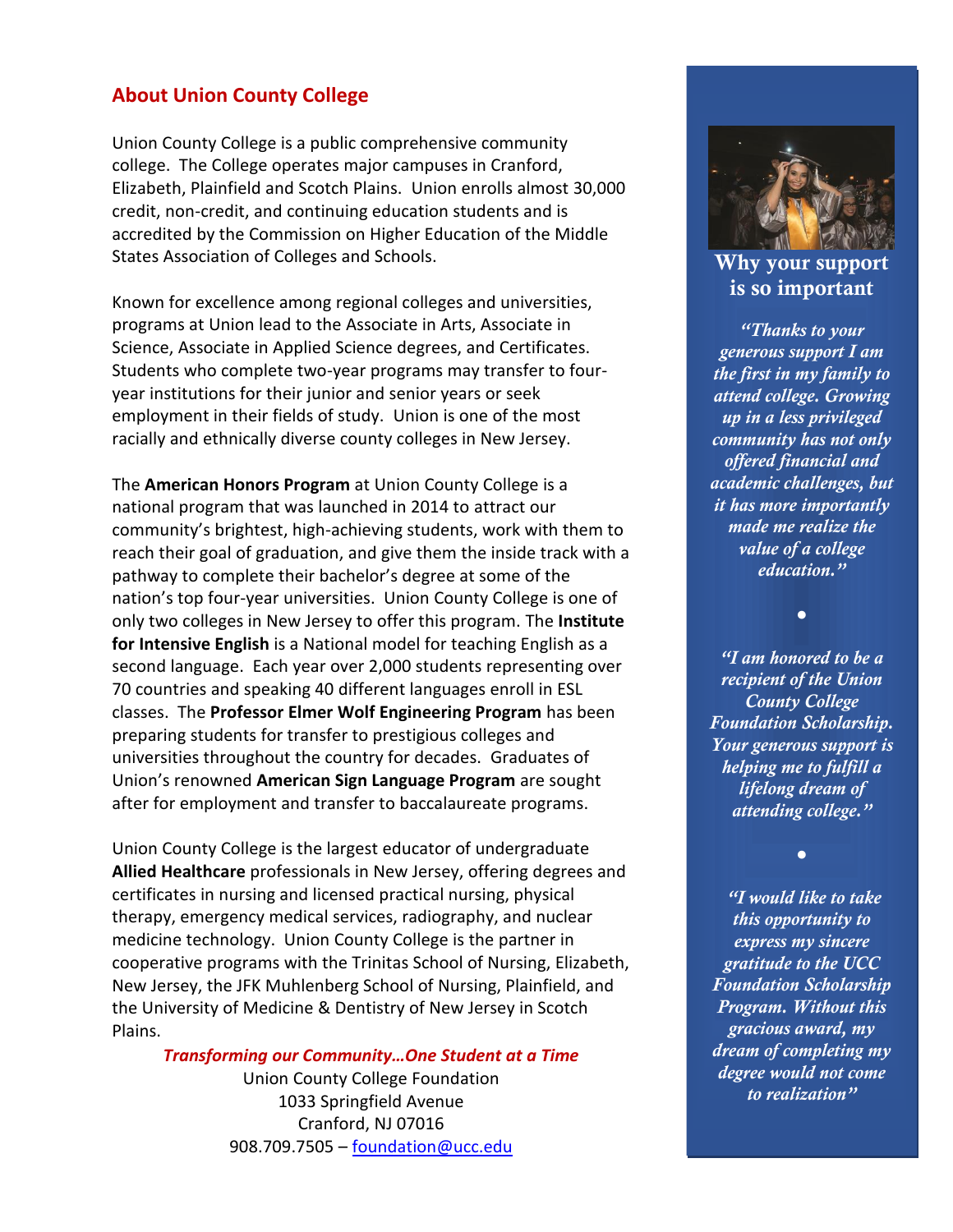*"In bestowing charity, the main consideration should be to help those who will help themselves; to provide part of the means by which those who desire to improve may do so; to give those who desire to rise the aids by which they may rise; to assist, but rarely or never to do all."*

 **- Andrew Carnegie**





#### *CREATING SCHOLARSHIPS AT UNION COUNTY COLLEGE*

Scholarship funds at Union County College can be created to assist a variety of students. You can designate the type of student based on academics, financial need, or other criteria of your choosing.

A written document spelling out the criteria and the types of students to receive the scholarship will be signed by the donor and the Union County College president. This document can be revised from time to time by mutual agreement of the donor and the Union County College Foundation.

#### *ENDOWMENT*

Endowed scholarships provide scholarship funds from interest earned on the principle. Scholarships will be provided in perpetuity. The Union County College Foundation Board of Trustees oversees the endowment.

A minimum gift or multi-year pledge (up to five years) of \$25,000 will activate an endowment. For example, a donor could pledge \$5,000 per year for five years, and also make a \$500 gift in each of those years so that a scholarship could be awarded before the endowment is funded. The first scholarship is awarded one year after the endowment becomes fully funded. Additional gifts may be made to a named scholarship endowment fund at any time.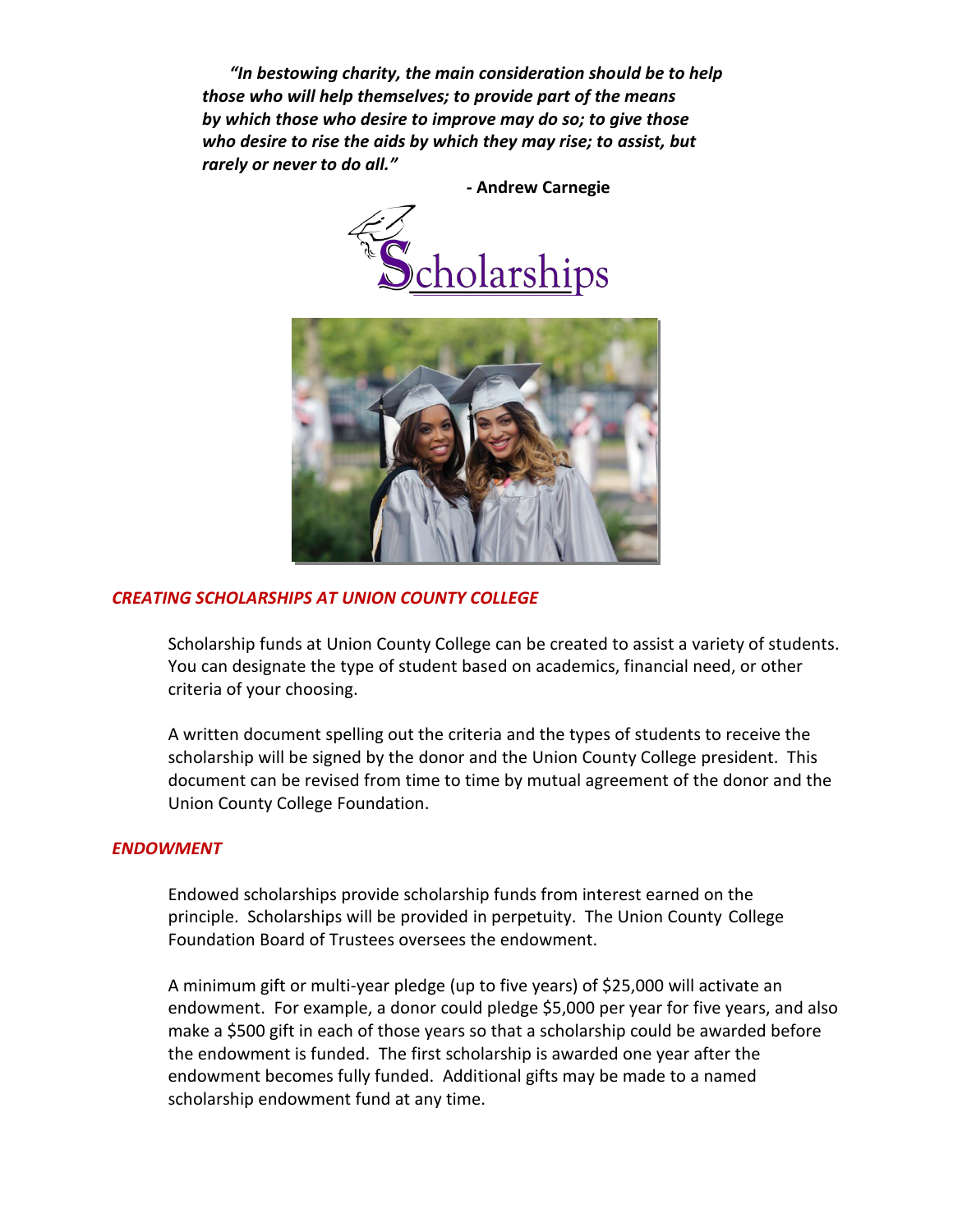#### *ANNUAL GIFT*

A named scholarship can be initiated by a direct gift of the exact amount desired for an award, for a minimum gift of \$1,000.

The scholarship may be renewed each year with an annual gift to the Union County College Foundation.

#### *BEQUEST*

Through a bequest in a will, a donor may create a testamentary endowed scholarship (for a minimum of \$25,000), or stipulate that a one-time scholarship of any amount (minimum \$1,000) be awarded as a memorial to the donor. The bequest may include the name of the scholarship and any criteria desired.

The legal name to use is: *Union County College Foundation,* 1033 Springfield Ave., Cranford, New Jersey 07016.

Donors who include an endowed scholarship as a bequest in a will or estate plan are welcomed as honored members of *The Heritage Society* in perpetuity.

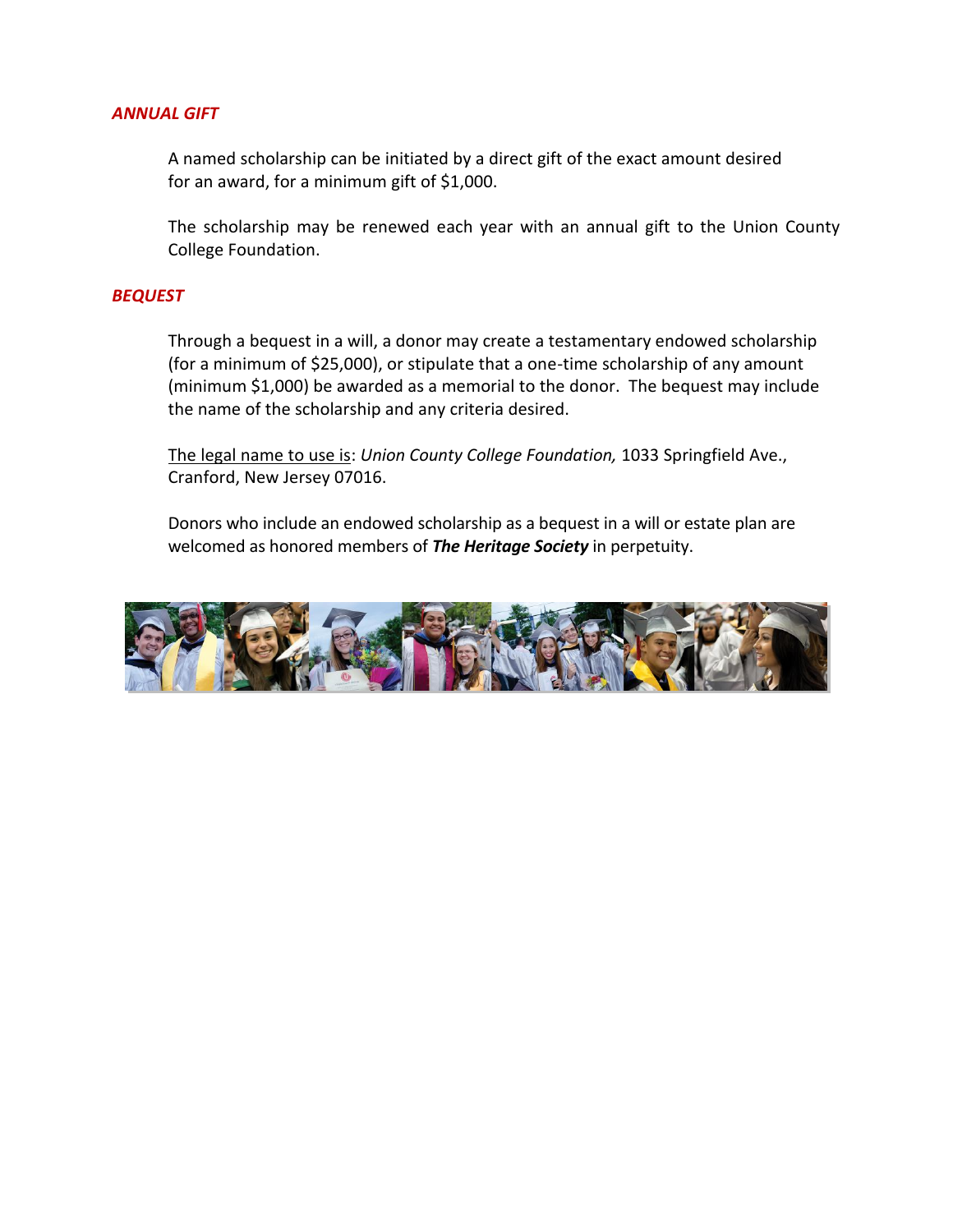

### **Thanks to you We can make Dreams Come True**

### *Recognition and Appreciation for all Scholarship Donors*

- "Thank you" letters from student recipients.
- Listing in *Annual Report* of the Union County College Foundation scholarship description and list of contributors to the fund in the fiscal year (July 1 - June 30) of the annual report.
- Listing on the Union County College Foundation website [www.uccfoundation.org,](http://www.uccfoundation.org/) linked to the College web site, [www.ucc.edu.](http://www.ucc.edu/)
- Invitation to annual Scholarship Reception, and chance to meet the recipient(s) of your scholarship(s). During the ceremony, photos of donors and students are taken and given as a memento of the evening.
- Presentation of a Union County College Foundation Scholarship Donor lapel pin as a token of appreciation.
- If approved by donor, news release to local media about establishment of an endowed scholarship.

*Donors may choose to be anonymous. All scholarship contributions to the Union County College Foundation are 100% tax-deductible.*

> *Union County College Foundation 1033 Springfield Ave. Cranford, NJ 07016*

> > *www.uccfoundation.org (908) 709-7505 [foundation@ucc.edu](mailto:foundation@ucc.edu)*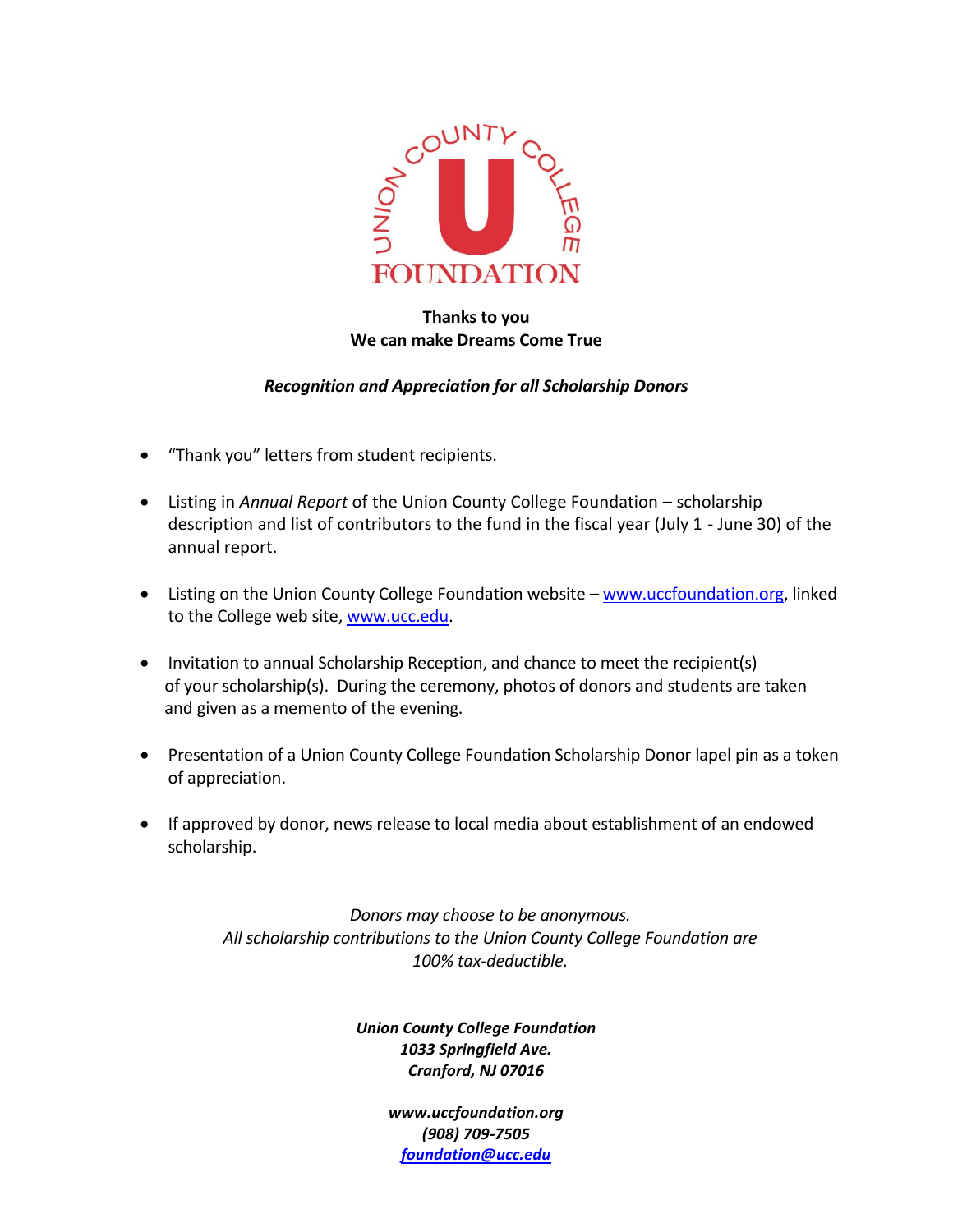# *Union County College Foundation*

1033 Springfield Avenue, Cranford, NJ 07016 Phone: (908) 709-7505 Fax: (908) 709-7166 E-mail: giannecchini@ucc.edu

# *Endowed Scholarship Worksheet*

*Please list your preferences below and return to Kathy Giannecchini, Coordinator of Stewardship & Donor Relations. A draft scholarship agreement will be prepared for your review.*

| endowment gift is complete.)                         | minimum \$500 per year will allow the scholarship to be awarded before the | (The minimum endowment is \$25,000, payable in installments. An additional gift of a |  |
|------------------------------------------------------|----------------------------------------------------------------------------|--------------------------------------------------------------------------------------|--|
|                                                      |                                                                            |                                                                                      |  |
| 6. Optional criteria preferred for your Scholarship: |                                                                            |                                                                                      |  |
|                                                      |                                                                            |                                                                                      |  |
|                                                      |                                                                            | Academic: (preferred GPA, such as 4.0, 3.0, 2.0) _______________________________     |  |
|                                                      | Number of credits completed                                                |                                                                                      |  |
|                                                      | Full-time Part-time Either                                                 |                                                                                      |  |
|                                                      | Financial need: Preferred_______ / Required _______                        |                                                                                      |  |
|                                                      |                                                                            |                                                                                      |  |
|                                                      |                                                                            |                                                                                      |  |

DATE: \_\_\_\_\_\_\_\_\_\_\_\_\_\_\_\_\_\_\_\_\_\_\_\_\_\_\_\_\_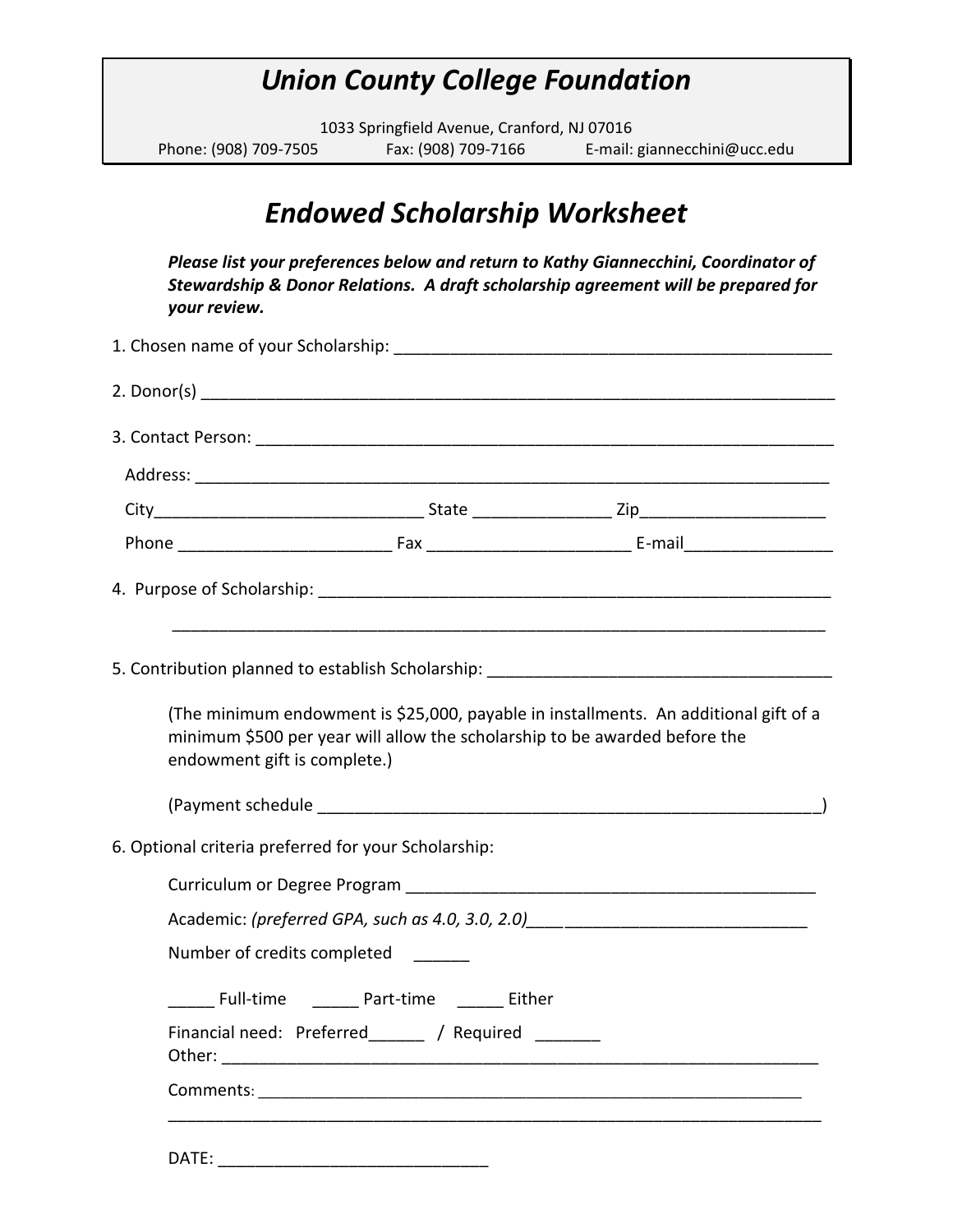### *SAMPLE AGREEMENT, ENDOWED SCHOLARSHIP Optional items underlined, other criteria possible \$25,000 minimum, gift or pledge*

### *\_\_\_\_\_\_\_\_\_\_\_\_\_\_\_\_\_\_\_\_ Scholarship*

## *Union County College Foundation Endowed Scholarship Agreement*

- 1. Name of Scholarship: example and scholarship scholarship
- 2. Correspondence concerning this Scholarship should be addressed to: Executive Director Union County College Foundation 1033 Springfield Avenue Cranford, NJ 07016.
- 3. Date Established:
- 4. Effective Date: The first Scholarships will be awarded one year following completion of the endowment.
- 5. Purpose of the Scholarship: To financially assist students in obtaining a Union County College degree.
- 6. Amount Available: The amount available annually will be determined by the Union County College Foundation Spending Policy.
- 7. Criteria for the Scholarship: (Examples below all are optional)
	- A. Recipient must be a full-time/part-time Union County College student majoring in Fig. 2.
	- B. Recipient must have a minimum cumulative grade point average at the time of application.
	- C. Recipient must have completed a minimum of credits.
	- D. Preference will be given to those students with financial need.
- 8. Administration of the example and the scholarship:
	- A. Candidates for the Scholarship will submit appropriate scholarship application forms to Union County College.
	- B. The Scholarship will be awarded by the Financial Aid Office.
	- C. The Scholarships will be awarded based on the criteria.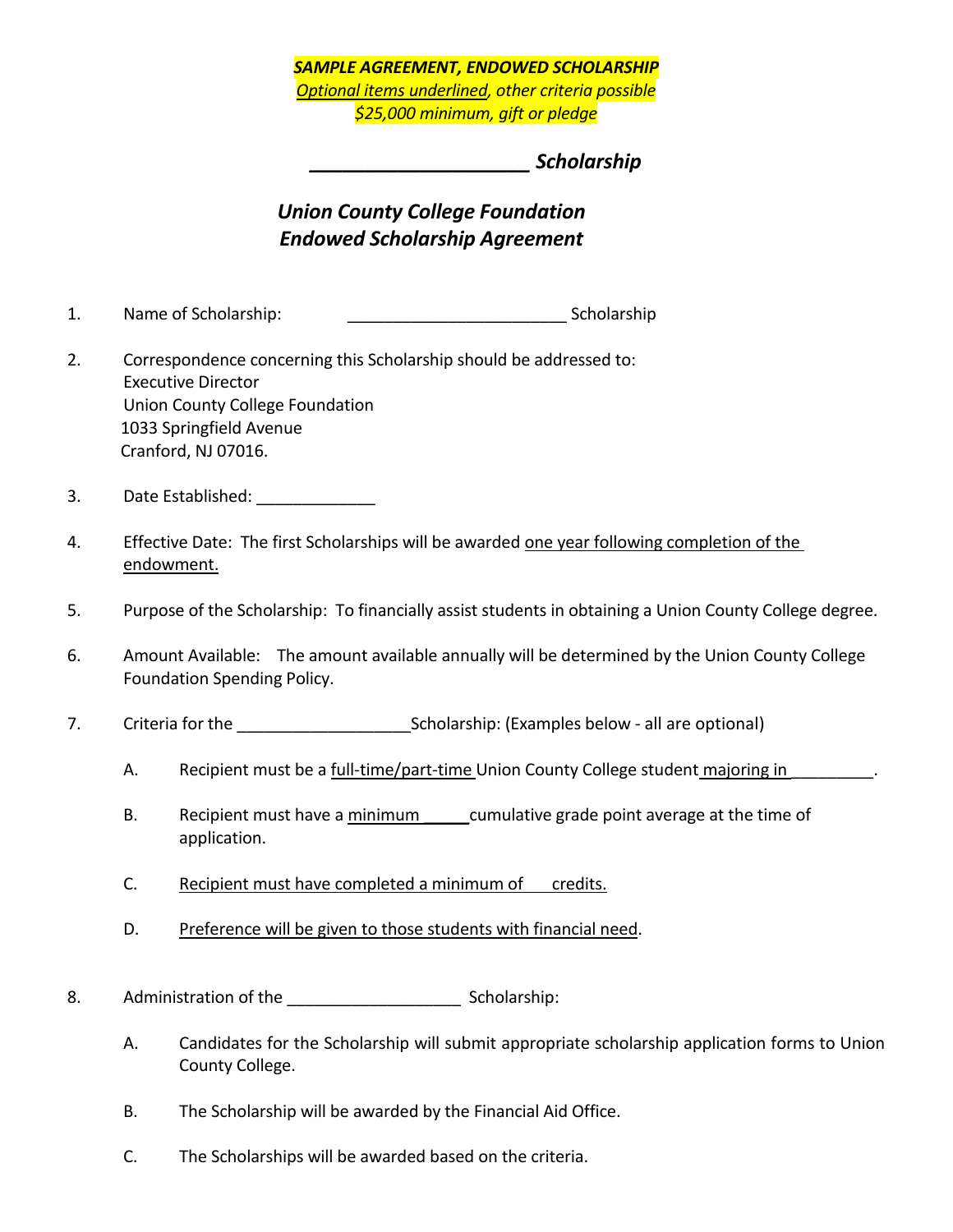- D. Contributions in support of the Scholarship shall be made payable to the "Union County College Foundation."
- E. The Executive Director of the Union County College Foundation will notify the Director of Financial Aid, on an annual basis, of the amount available for the Scholarship.
- F. The Executive Director will provide the Donor with appropriate information pertaining to all recipients of the Scholarship.
- G. This Scholarship Agreement may be amended in writing, as and when desirable, by the mutual written consent of the Donor and the appropriate officers of the Union County College Foundation.
- H. If future conditions and/or events make it impossible for the Foundation to comply with the terms and conditions of the scholarship, and no donor or heirs of the donor are available, the Executive Director of the Union County College Foundation and the President of Union County College may redirect the Scholarship Fund, in a manner which most closely carries out the original intent of the donor.

\_\_\_\_\_\_\_\_\_\_\_\_\_\_\_\_\_\_\_\_\_\_\_\_\_\_\_\_\_\_\_\_\_\_\_\_\_\_\_ \_\_\_\_\_\_\_\_\_\_\_\_\_\_\_\_\_\_\_\_\_\_\_\_

\_\_\_\_\_\_\_\_\_\_\_\_\_\_\_\_\_\_\_\_\_\_\_\_\_\_\_\_\_\_\_\_\_\_\_\_\_\_\_ \_\_\_\_\_\_\_\_\_\_\_\_\_\_\_\_\_\_\_\_\_\_\_\_

\_\_\_\_\_\_\_\_\_\_\_\_\_\_\_\_\_\_\_\_\_\_\_\_\_\_\_\_\_\_\_\_\_\_\_\_\_\_\_ \_\_\_\_\_\_\_\_\_\_\_\_\_\_\_\_\_\_\_\_\_\_\_\_

Donor **Donor** Date **Donor** Date **Date** 

Douglas Rouse **Date** Date Date Date Executive Director Union County College Foundation

Dr. Margaret M. McMenamin Date Secretary, Union County College Foundation President, Union County College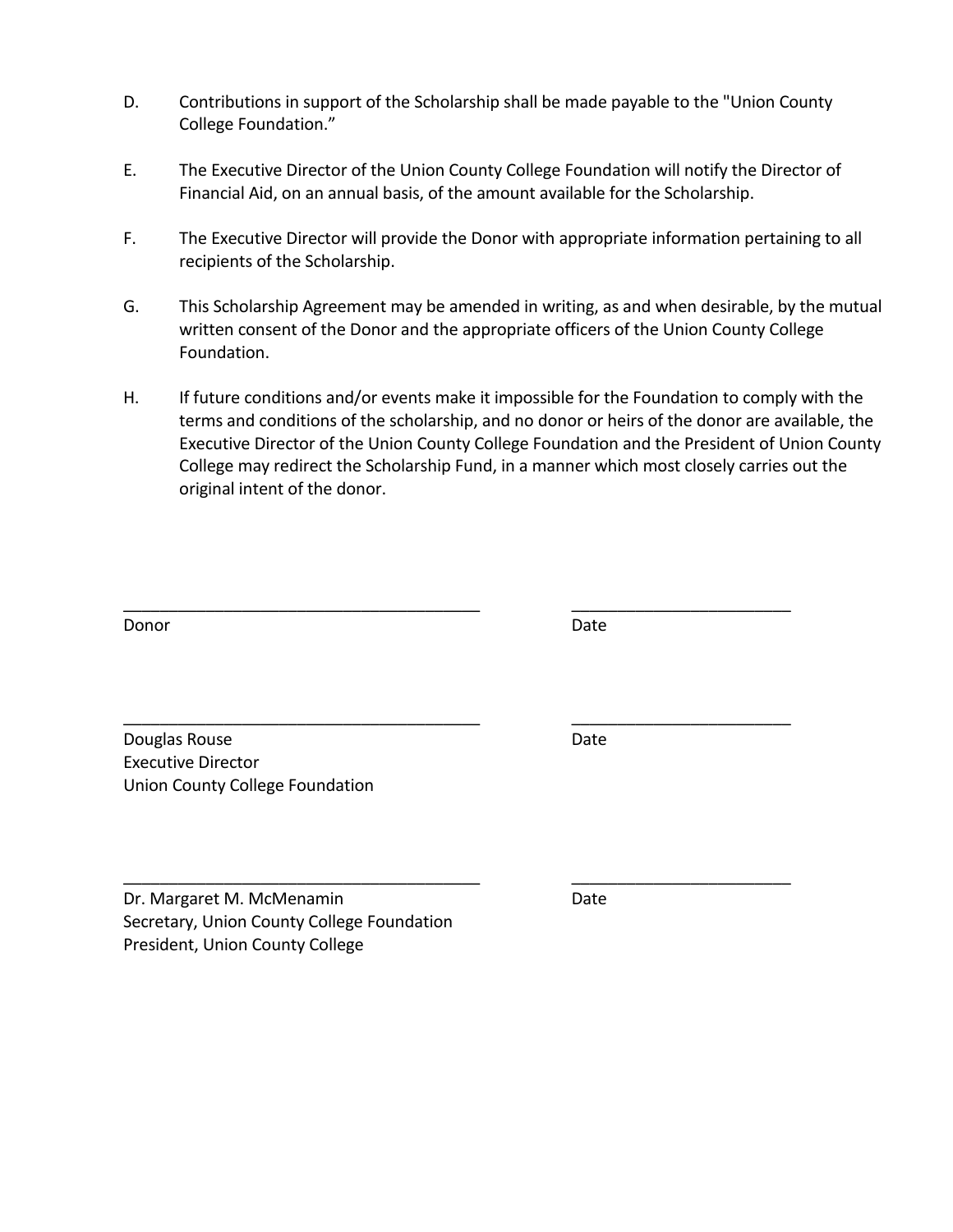

## *Endowed Scholarships with the Union County College Foundation*

A scholarship can be endowed for a minimum gift or pledge\* of \$25,000. According to the criteria selected by the donor, annual earnings on the scholarship endowment fund are awarded as scholarships over two semesters. Additional contributions may be made by anyone to the named scholarship endowment fund at any time.

The Union County College Foundation currently follows a 5% spending rule; a \$25,000 scholarship endowment will provide approximately \$1,250 (5%) in scholarships annually. Tuition and fees: Full-time students face average costs of \$5,000 per school year.

*EXAMPLES:*

| <b>Endowment Amount</b> | <b>Approximate Annual</b><br><b>Scholarship Amount</b> |
|-------------------------|--------------------------------------------------------|
| \$25,000                | \$1,250                                                |
| \$30,000                | \$1,500                                                |
| \$35,000                | \$1,750                                                |
| \$40,000                | \$2,000                                                |
| \$50,000                | \$2,500                                                |
| \$100,000               | \$5,000                                                |

\**In the case of a pledge, an annual contribution can be made so that the scholarship can be given out before the entire pledge for the endowment fund has been fulfilled. After five years, if the Scholarship Fund is not endowed, the corpus will be placed in the General Scholarship Fund.*